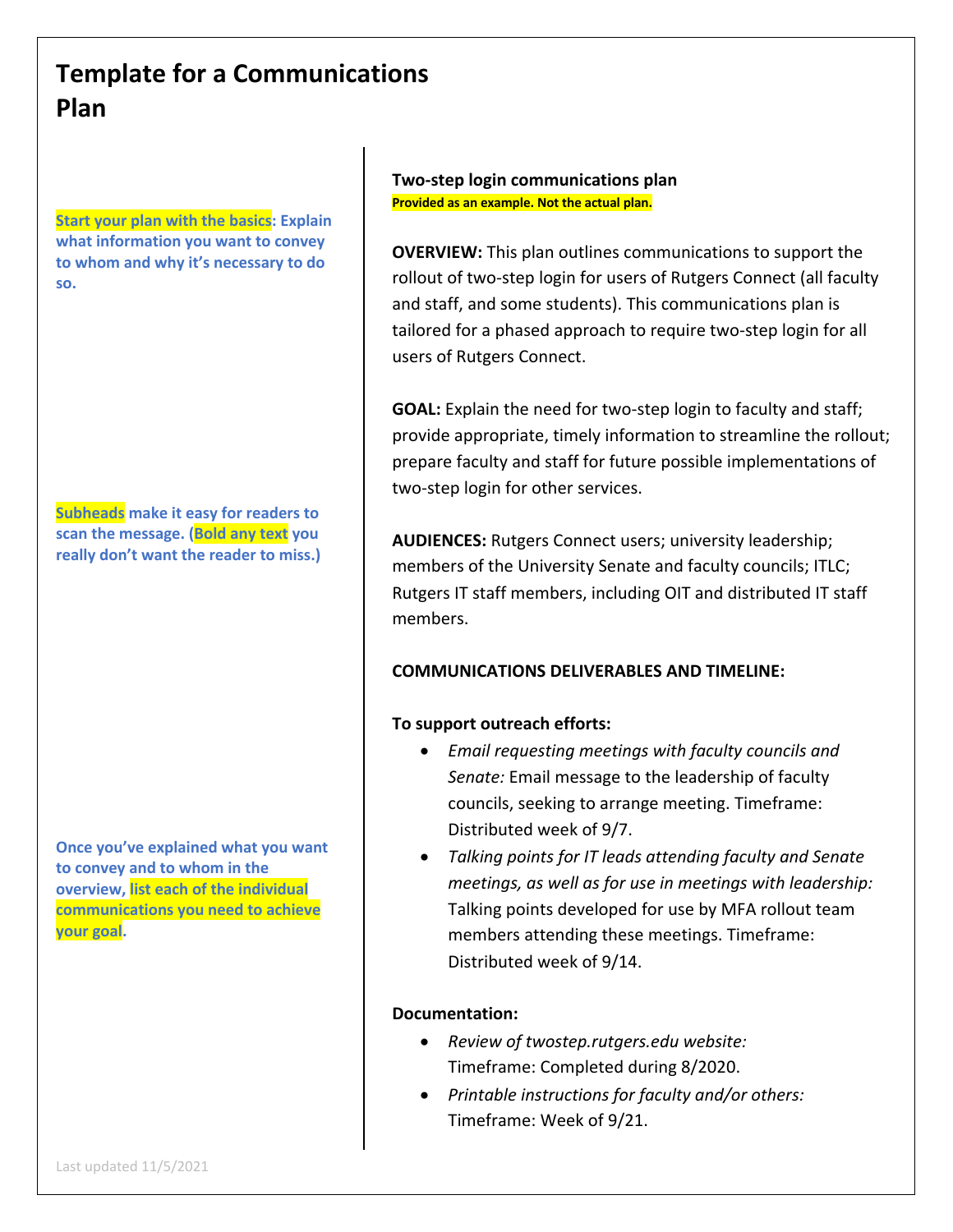#### **Bullet points make plans far more readable.**

**Good plans employ a wide variety of communication types—email, social media posts, videos, Rutgers Today stories, alerts, etc.—to reach different audiences and reinforce your message.**

- *Review of twostep.rutgers.edu website:* Help Desk review of documentation and related materials. Timeframe: Completed during 8/2020.
- *Printable instructions for faculty and/or others:* Timeframe: Week of 9/21.

#### **For the IT community (ITLC, Rutgers IT):**

- *Email outlining phased approach to two-step login for Connect:* Message explaining the need for this and outlining the process and timeline. Indicates a toolkit and/or communications tools/templates will be forthcoming.
- *Communications toolkit for IT staff:* Develop a toolkit with the following components. Timeframe: Completed ≈35 days prior to Phase 1 mandate.
	- o Talking points about the need for two-step login.
	- o PowerPoint suitable for use in Webex or Zoom meetings with faculty and/or staff.
	- o Email blurb suitable for use in department or unitspecific e-newsletters.
	- o Email message(s) to be customized for distribution by IT staff members to their communities.
- *Email providing communications toolkit:* An email sharing the toolkit.
	- o Audience(s): ITLC, Rutgers IT.
	- o Timeframe: ≈30 days prior to Phase 1 mandate.

# **Pre-Phase 1 email announcements to users (faculty, staff, and some students):**

• *Videos:* The three Duo Security videos at https://twostep.rutgers.edu may be used in explaining the initiative and why this is happening; indicating that it will be a phased approach; noting that we've consulted with others, and sharing videos for context.